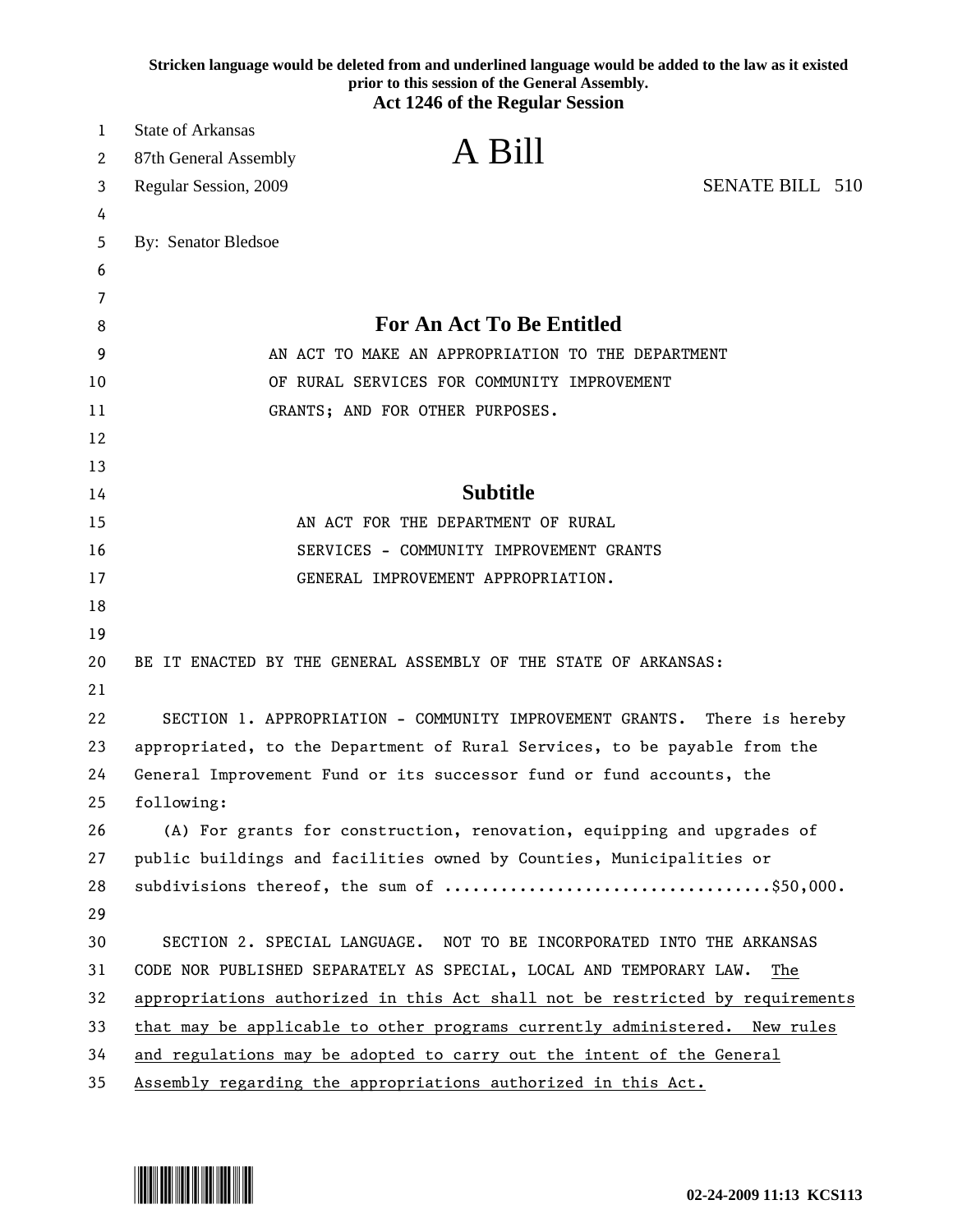**SB510** 

1

2 SECTION 3. DISBURSEMENT CONTROLS. (A) No contract may be awarded nor 3 obligations otherwise incurred in relation to the project or projects 4 described herein in excess of the State Treasury funds actually available 5 therefor as provided by law. Provided, however, that institutions and 6 agencies listed herein shall have the authority to accept and use grants and 7 donations including Federal funds, and to use its unobligated cash income or 8 funds, or both available to it, for the purpose of supplementing the State 9 Treasury funds for financing the entire costs of the project or projects 10 enumerated herein. Provided further, that the appropriations and funds 11 otherwise provided by the General Assembly for Maintenance and General 12 Operations of the agency or institutions receiving appropriation herein shall 13 not be used for any of the purposes as appropriated in this act.

14 (B) The restrictions of any applicable provisions of the State Purchasing 15 Law, the General Accounting and Budgetary Procedures Law, the Revenue 16 Stabilization Law and any other applicable fiscal control laws of this State 17 and regulations promulgated by the Department of Finance and Administration, 18 as authorized by law, shall be strictly complied with in disbursement of any 19 funds provided by this act unless specifically provided otherwise by law. 20

21 SECTION 4. LEGISLATIVE INTENT. It is the intent of the General Assembly 22 that any funds disbursed under the authority of the appropriations contained 23 in this act shall be in compliance with the stated reasons for which this act 24 was adopted, as evidenced by the Agency Requests, Executive Recommendations 25 and Legislative Recommendations contained in the budget manuals prepared by 26 the Department of Finance and Administration, letters, or summarized oral 27 testimony in the official minutes of the Arkansas Legislative Council or 28 Joint Budget Committee which relate to its passage and adoption.

29

30 SECTION 5. EMERGENCY CLAUSE. It is found and determined by the General 31 Assembly, that the Constitution of the State of Arkansas prohibits the 32 appropriation of funds for more than a one (1) year period; that the 33 effectiveness of this Act on July 1, 2009 is essential to the operation of 34 the agency for which the appropriations in this Act are provided, and that in 35 the event of an extension of the Regular Session, the delay in the effective 36 date of this Act beyond July 1, 2009 could work irreparable harm upon the